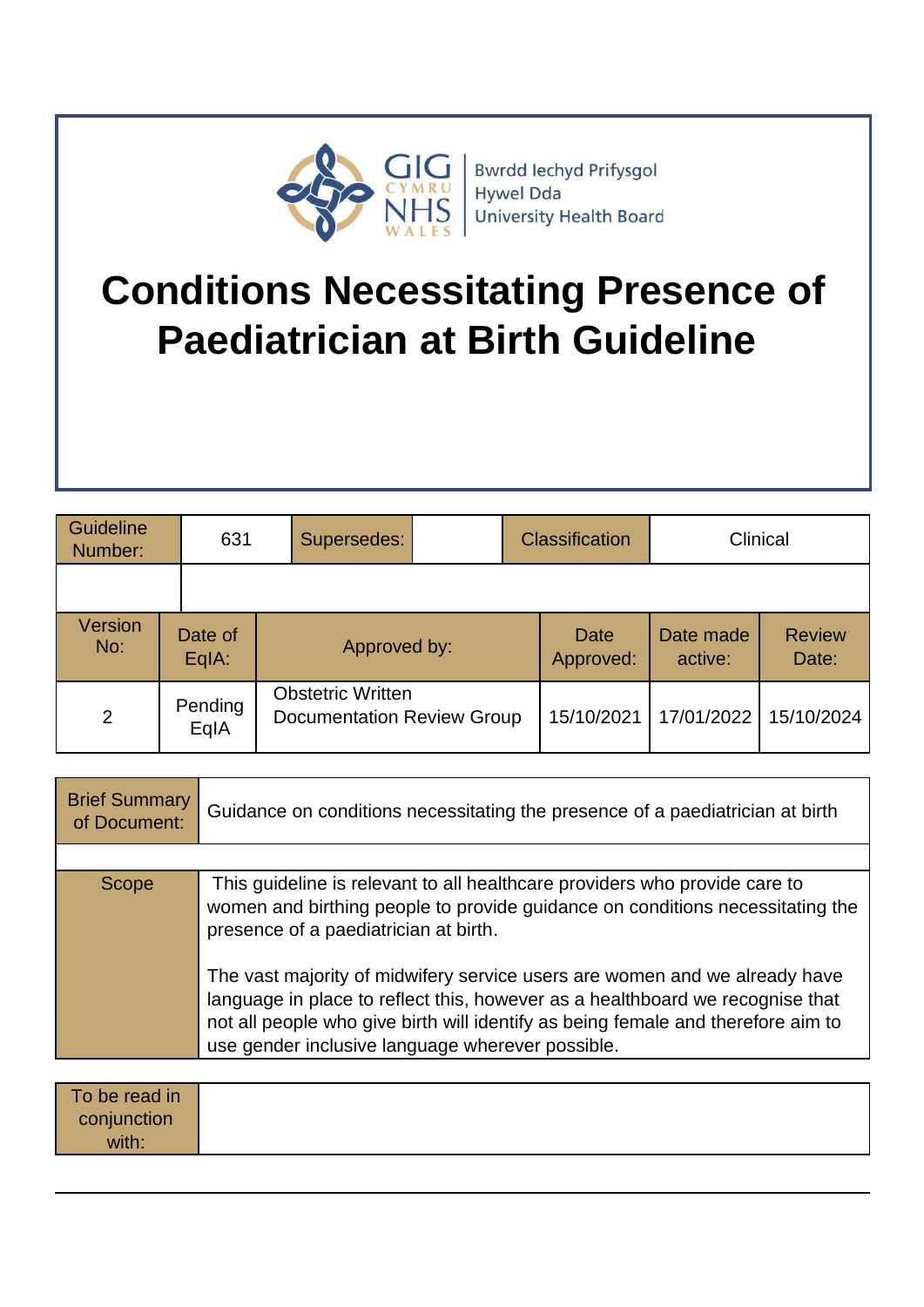| <b>Reviews and updates</b> |                        |            |  |  |
|----------------------------|------------------------|------------|--|--|
| Version                    | Summary of Amendments: | Date       |  |  |
| no:                        |                        | Approved:  |  |  |
|                            | New guideline          | 14.9.17    |  |  |
| 2                          | Guideline update       | 15/10/2021 |  |  |

#### Glossary of terms

| Term        | <b>Definition</b>                                            |
|-------------|--------------------------------------------------------------|
| <b>APH</b>  | Antepartum Haemorrhage                                       |
| <b>CTG</b>  | Cardiotocography                                             |
| <b>LSCS</b> | Lower Segment Caesarean Section                              |
| <b>SHO</b>  | Senior House Officer                                         |
| <b>SCBU</b> | <b>Special Care Baby Unit</b>                                |
| <b>SASG</b> | Senior Associate Specialist Grade (senior paediatric doctor) |

| Keywords | Paediatrician at Birth |
|----------|------------------------|
|----------|------------------------|

Database No: 631 631 Page 2 of 5 Version 2.0

**Conditions necessitating presence of a paediatrician at delivery guideline**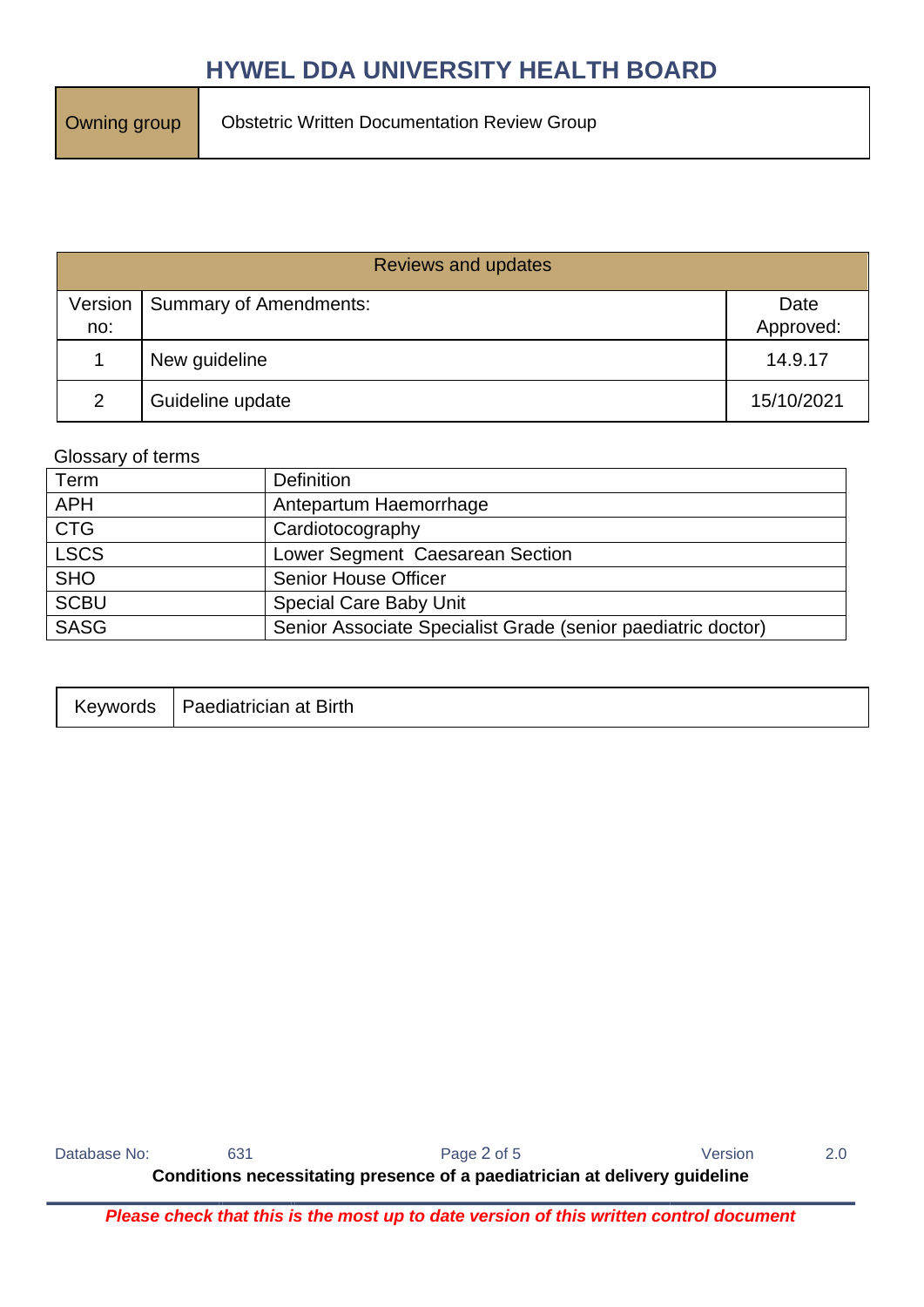Database No: 631 631 Page 3 of 5 Version 2.0

**Contents** 

**Conditions necessitating presence of a paediatrician at delivery guideline**

*Please check that this is the most up to date version of this written control document*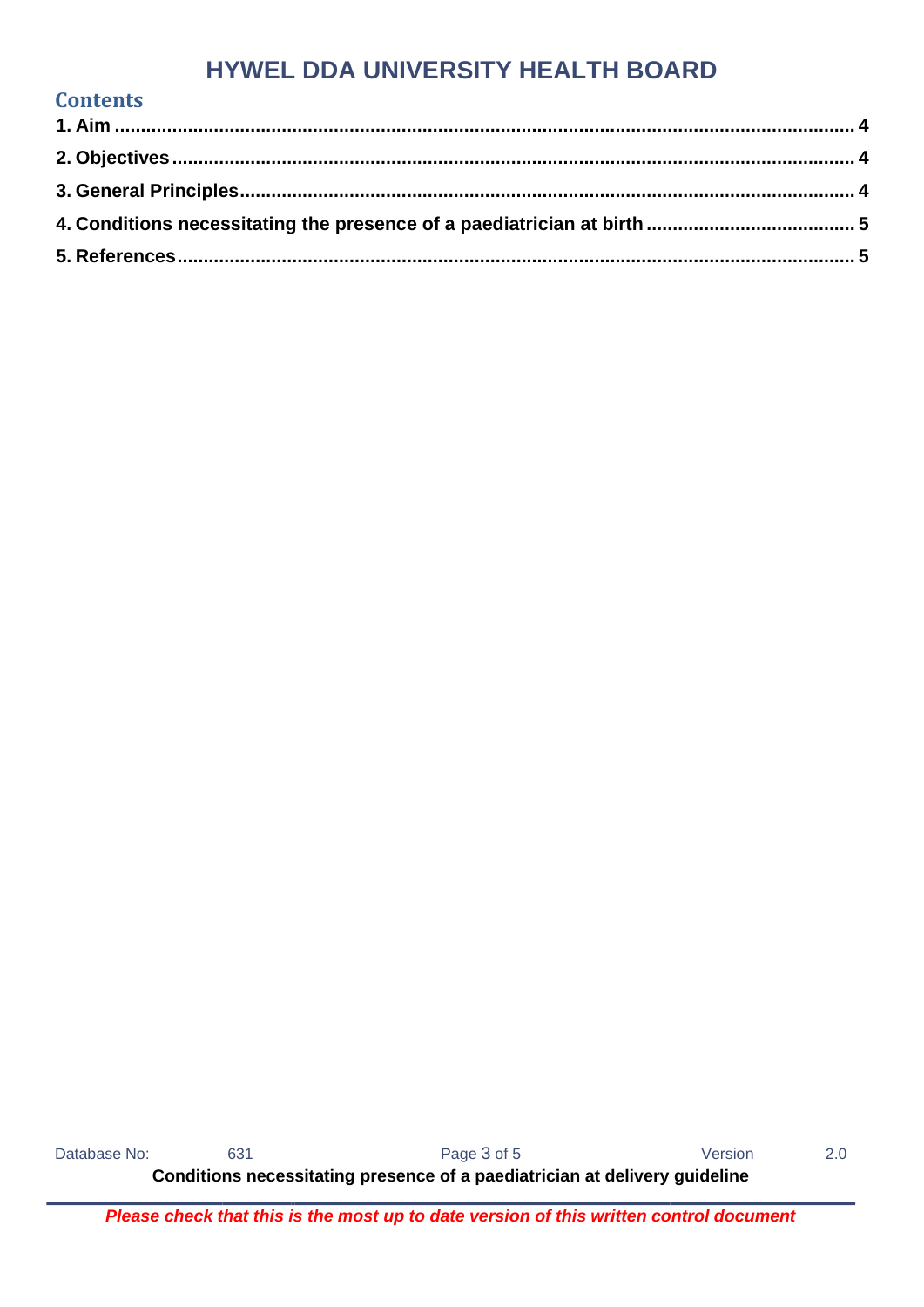#### <span id="page-3-0"></span>**1. Aim**

The aim of this guideline is to provide information on neonatal conditions which necessitate the presence of a paediatrician at birth.

## <span id="page-3-1"></span>**2. Objectives**

The aim of this quideline will be achieved by  $-$ 

• Ensuring all midwives and doctors are aware of Hywel Dda University Health Board procedures and protocols.

## <span id="page-3-2"></span>**3. General Principles**

Personnel who are trained in the skills of resuscitation at birth should attend every delivery when advanced resuscitation of the neonate is anticipated with more than one experienced person attending. The lower the gestational age the greater the need for assistance and the greater the skill required in resuscitation

The paediatric Senior Associate Specialist Grade Doctor (SASG) and Special Care Baby Unit should be informed prior to delivery of babies thought to be at risk and therefore likely to require admission to SCBU. The paediatric team should be informed at the earliest opportunity and not solely when their presence is required.

The paediatric SHO is responsible for attending the delivery and if they not had sufficient experience in neonatal resuscitation, they are responsible for ensuring the presence of a more experienced member of the paediatric team. This applies particularly in cases of Caesarean Section, fetal distress, thick meconium and gestation under 32 weeks

If an infant is born unexpectedly in poor condition both SAGD and SHO should be called urgently, via switchboard:

Crash call: phone 2222 and state 'Neonatal Emergency' followed by ward and the exact location (eg. Labour ward Room 1, or theatre 6)

For less urgent (non-emergency) situations, # **276** (SHO), #**058** (SASG) between the hours of 09.00 -21.00. and #**329** from 21.00 – 09.00. Bleep numbers are: # **053** for NIPE. The Consultant paediatrician can be bleeped on #**056**

If a clinical situation requires the presence of a consultant paediatrician they will need to be contacted directly via the bleep system 9am-5pm Monday – Friday and outside of these days / hours will need to be contacted on their mobile number via switchboard. On contacting the consultant paediatrician, please provide the relevant details.